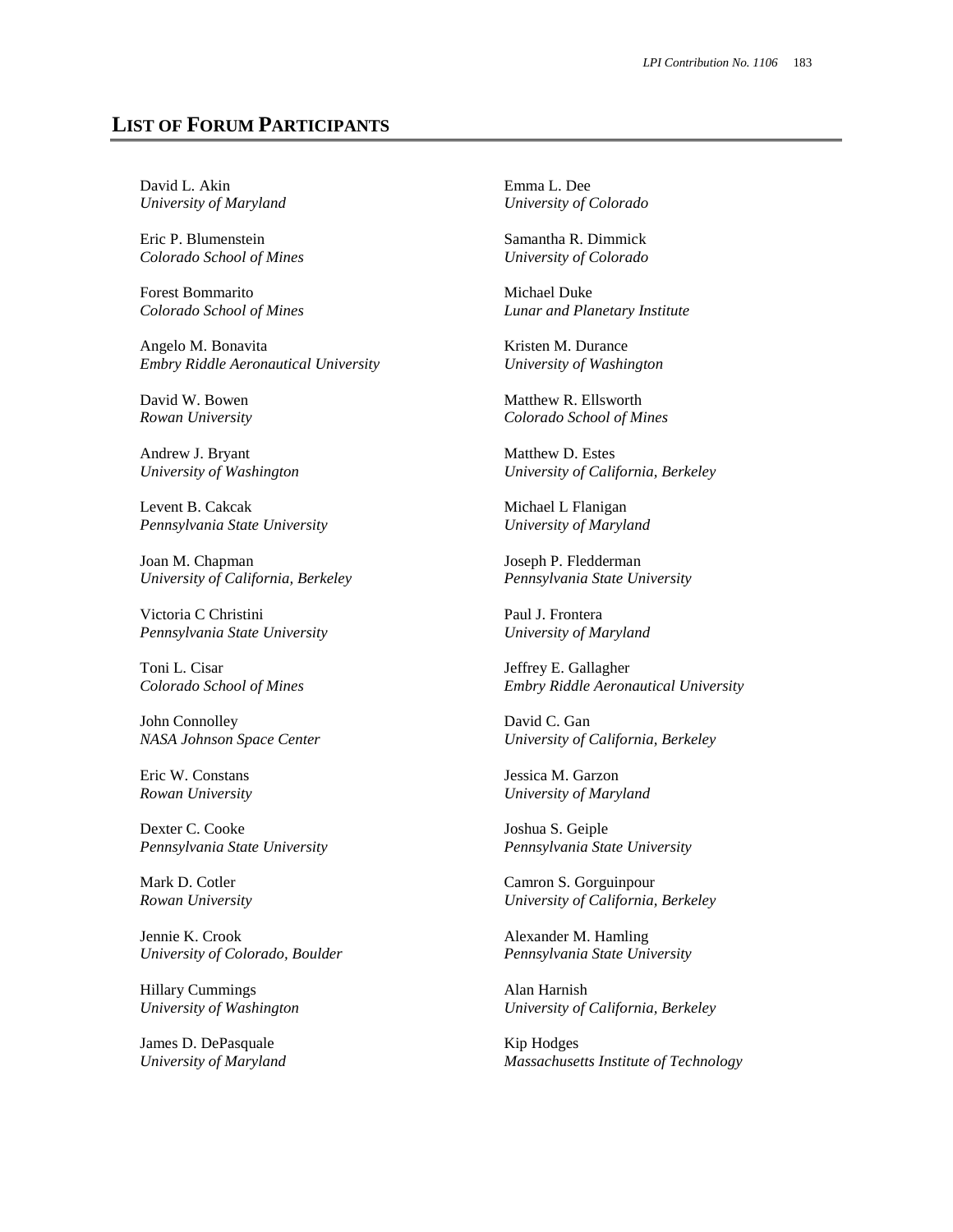Deborah J. Hutchings *University of California, Berkeley*

Brian P. Ickler *University of Colorado* 

Alex Ignatiev *University of Houston* 

Michael W. Jacobs *Pennsylvania State University*

Kathleen Johnson *Lunar and Planetary Institute* 

Timothy S. Koken *Georgia Institute of Technology* 

Lawrence Kuznetz *University of California, Berkeley*

Raven LeClair *University of California, Berkeley*

Jason A. Lechniak *University of Colorado, Boulder*

Steven S. Lee *Georgia Institute of Technology* 

Anthony Maida *Embry Riddle Aeronautical University*

Joseph R. Masiero *Pennsylvania State University*

Kurt K. Maute *University of Colorado, Boulder*

Barbara J. McKinney *Colorado School of Mines* 

Jeffrey J. Miller *Georgia Institute of Technology* 

Michael R. Morrell *Georgia Institute of Technology* 

Joshua Neubert *Massachusetts Institute of Technology* 

John R. Olds *Georgia Institute of Technology*  Lewis L. Peach *USRA Headquarters* 

Igor Pesenson *University of California, Berkeley*

Sheah N. Pirnack *University of Colorado, Boulder*

Michael B. Pritts *Pennsylvania State University*

Mahmut Reyhanoglu *Embry Riddle Aeronautical University* 

David J. Richie *Georgia Institute of Technology* 

Joel D. Richter *Pennsylvania State University*

Reuben R. Rohrschneider *Georgia Institute of Technology* 

Michael Ross *University of Washington* 

Sara E. Roxby *University of California, Berkeley*

Bryan Ruddy *Massachusetts Institute of Technology* 

Jeanette D. Schreilber *Pennsylvania State University*

Vernon C. Schwanger *Rowan University*

Corinne C. Segalas *University of Maryland* 

Gregory J. Shoup *University of Maryland* 

Eric J. Simon *University of Maryland* 

Christopher A. Skow *Embry Riddle Aeronautical University*

Kevin F. Sloan *Pennsylvania State University*